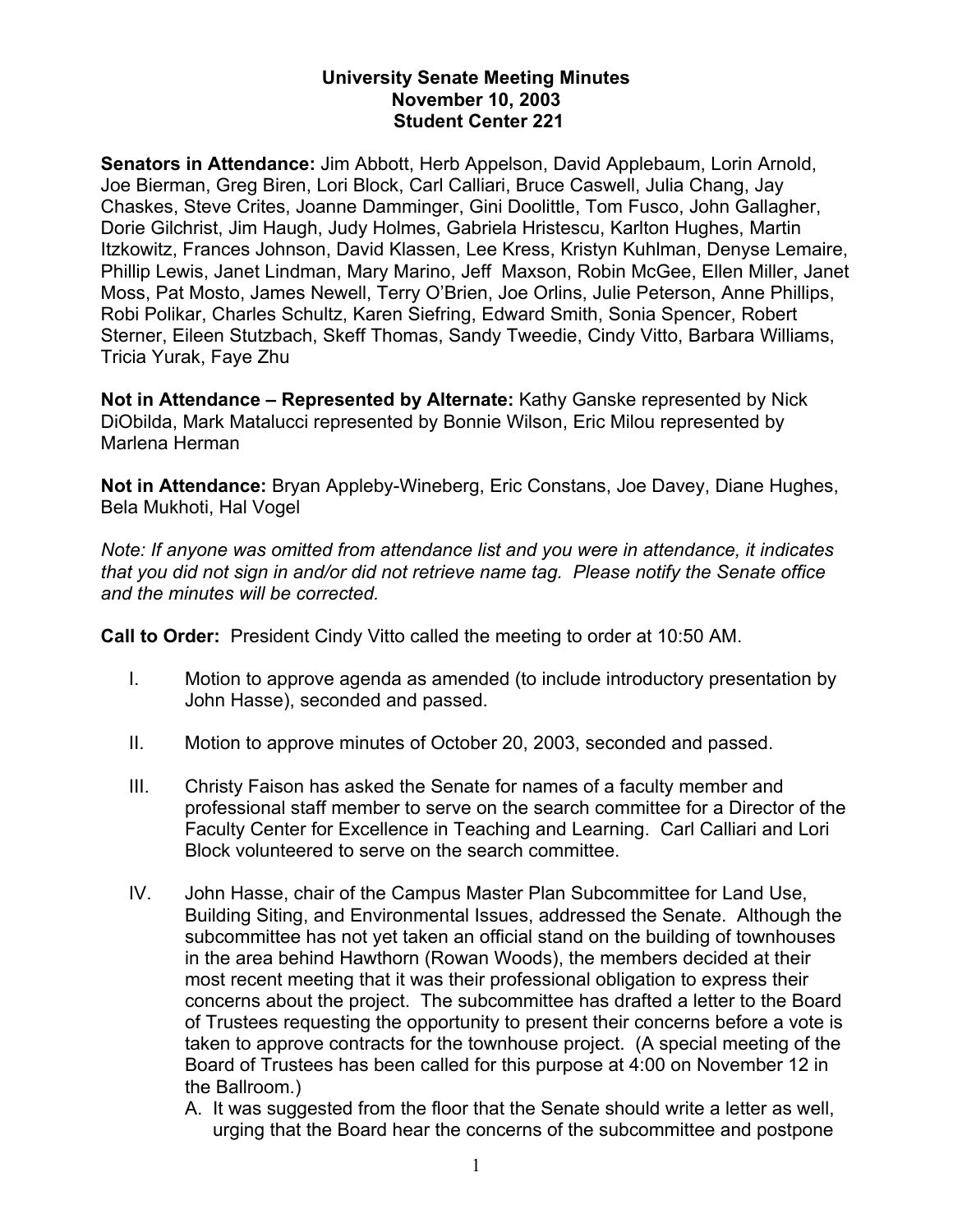the vote or, at a minimum, commit to a better process for future projects to ensure that concerns of faculty and staff are heard, especially when those concerns come from individuals with expertise in relevant areas.

- B. In response to questions from the floor, John Hasse gave a brief summary of the subcommittee's many concerns, including the fact that siting the townhouses behind Hawthorn will separate this residential area from other residential areas on campus and that the backs of the townhouses will be facing Route 322. More information about the subcommittee's concerns can be found at his website, [www.users.rowan.edu/~hasse.](http://www.users.rowan.edu/~hasse)
- V. Resolution from Senate Executive Committee as modified 11/6/03 After some discussion, the following resolution was voted upon and approved (46 aye, 7 no, 5 abstentions):

## *Resolution #031110-1 - Senate Priorities for 2003-2004*

**Whereas**, the core activities of Rowan University are creating and offering learning opportunities and activities, both in and out of the classroom, to our students,

**Whereas**, the faculty and professional staff are charged with providing these opportunities on a daily basis,

**Whereas**, Rowan University must continue to improve as a university through increased support of its technological infrastructure, library holdings and staff size, and faculty teaching load, so as to reach the level of quality we all aspire to have,

**Whereas**, the University Senate applauds the recent commitments President Farish has made in support of a reduced teaching load, increased resources for our technological infrastructure, and increased library resources,

**Be it resolved that**, while recognizing the importance of current and planned-for capital projects, more resources of the university be directed to achieve the following three priority-ordered objectives as soon as possible:

- 1) the immediate equitable adjustment of the faculty teaching load for pursuit of scholarly activity, instructional improvement and development, and service to the university,
- 2) the immediate investment in the technological infrastructure, including hardware and staff, and
- 3) the immediate investment in additional holdings, staff, and space at Campbell Library.

**Be it further resolved**, that the three above objectives be adopted by the Rowan University Senate as its highest priority goals until these goals are achieved.

#### **Committee Reports:**

Student Relations: Lorin Arnold, Chair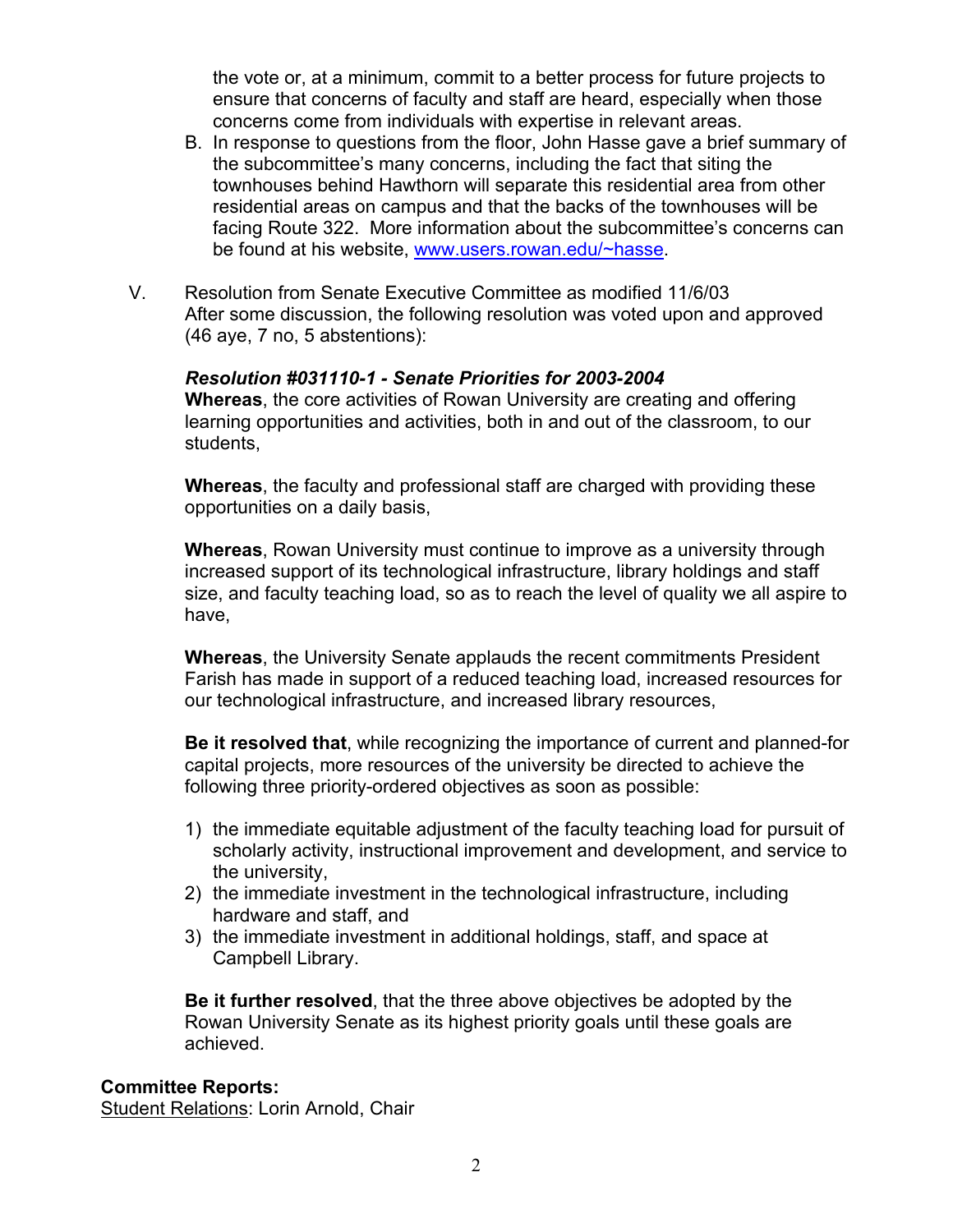-George Brelsford and Tina Pinocci are making arrangements for the Southern Poverty Law Center to conduct workshops on campus regarding diversity issues.

Tenure & Recontracting: Jim Newell, Chair

-All Tenure & Recontracting candidate portfolios have been processed and delivered to the Office of the Provost.

Curriculum Committee: Phillip Lewis, Chair The following curriculum proposals were announced to the Senate:

Process B: Gen Ed: New courses & changes to courses LAS: Math/Science –Computer Science SCC#03-04-800 Introduction to Scientific Programming

LAS: Humanities –Foreign (World) Languages SCC#03-04-600 Renaming Elementary Spanish I & II; Intermediate Spanish I to Spanish I, II, III

SCC#03-04-601 Renaming Intermediate Spanish II to Spanish Reading & Conversation

SCC#03-04-602 Modify Spanish Reading & Composition Description

SCC#03-04-603 Renaming Foundations of French Language & Spanish Language to History of French Language & History of Spanish Language

SCC#03-04-604 French & Spanish Phonetics-change hegis # to Junior Level

Process A: Non-Gen Ed-new courses & changes to courses/programs ENGINEERING: -Electrical & Computer Engineering SCC#03-04-404 Electrical & Computer Engineering –change prerequisites/Undergraduate

SCC#03-04-405 Electrical & Computer Engineering –change credit hours & catalog description/Undergraduate

SCC#03-04-406 Electrical & Computer Engineering –minor change to major degree program/Undergraduate

-Mechanical Engineering: SCC#03-04-400 Computational Materials Science –new non-gen-ed course/Graduate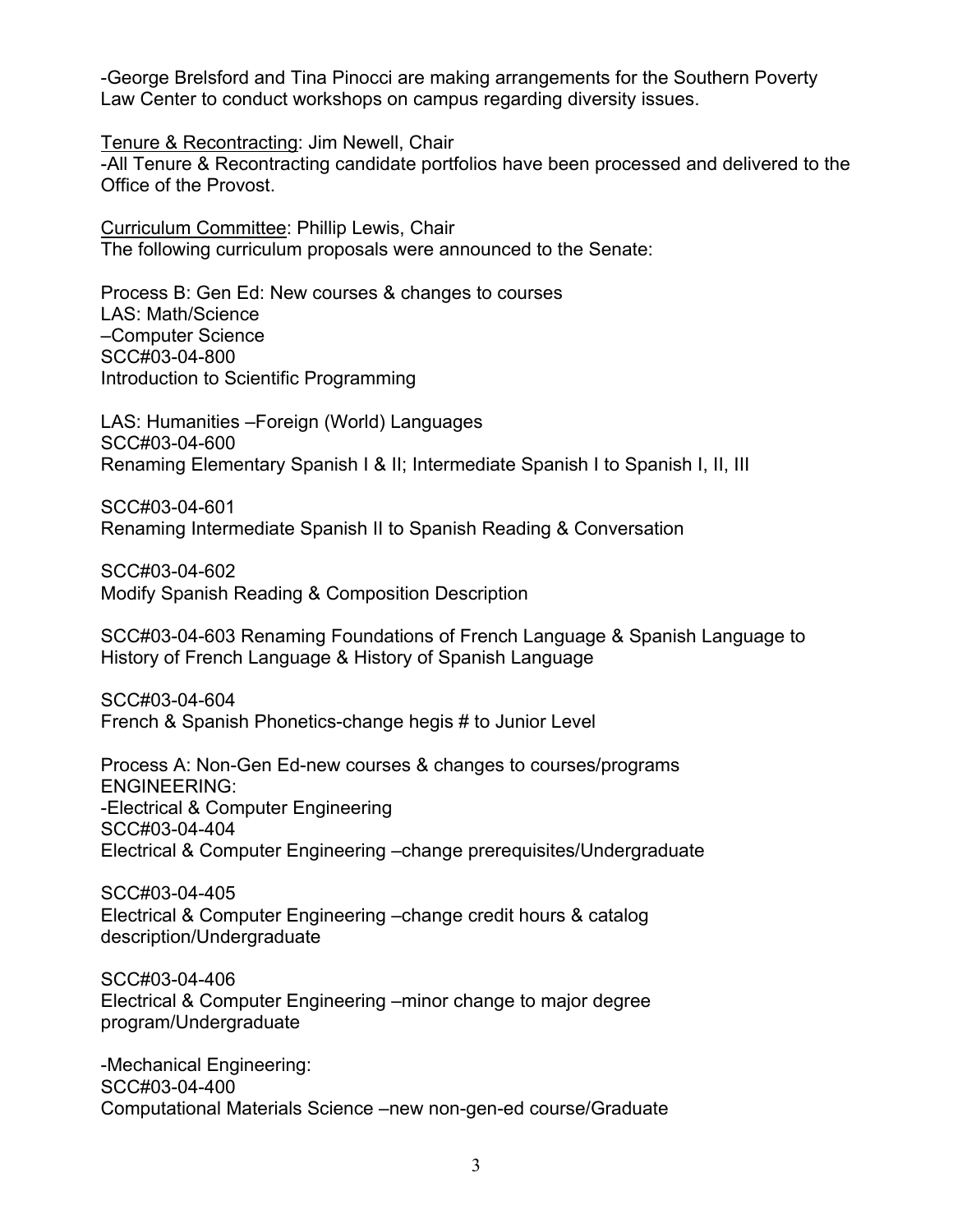SCC#03-04-401 Introduction to Computational Materials Science –new non-gen-ed course/Undergraduate

SCC#03-04-402 Elastic Stability of Structures –new non-gen-ed course/Graduate

SCC#03-04-403 Introduction to the Elastic Stability of Structures –new non-gen-ed course/Undergraduate

Process B: Gen Ed: new courses & changes to courses COMMUNICATION: Radio/TV/Film SCC#03-04-203 The Movie Industry

Campus Aesthetics & Environmental Concerns: Skeff Thomas, Chair -The committee toured the campus on November 3<sup>rd</sup> with Russ Seagren and Glenn Brewer. Much of the tour was focused on the north side of campus, where the proposed site for the new Education building is located. Issues related to this site were discussed, including landscaping issues along Rt. 322.

Sabbatical Leave: Janet Lindman, Chair -no report Academic Policies & Procedures: Martin Itzkowitz, Chair -no report Learning Outcomes Assessment: Anne Phillips, Chair -no report Recruitment, Admissions, Retention : Jay Chaskes, Chair -no report Research & Technological Resources: Gabriela Hristescu, Chair -no report University Budget & Planning: Sandy Tweedie, Chair -no report Intercollegiate Athletics: Rob Sterner, Chair -no report Committee on Committees: Julie Peterson, Chair -no report Career Development: Sonia Spencer, Chair -no report Professional Ethics & Welfare: Barbara Williams, Chair -no report **Other Committee Reports:**  Campus Master Plan: Joe Orlins, Chair -no report World Education: Mickey Smith, Chair -no report

Ad hoc committee for revision of the University Senate Constitution: Bruce Caswell/Karen Siefring, Co-Chairs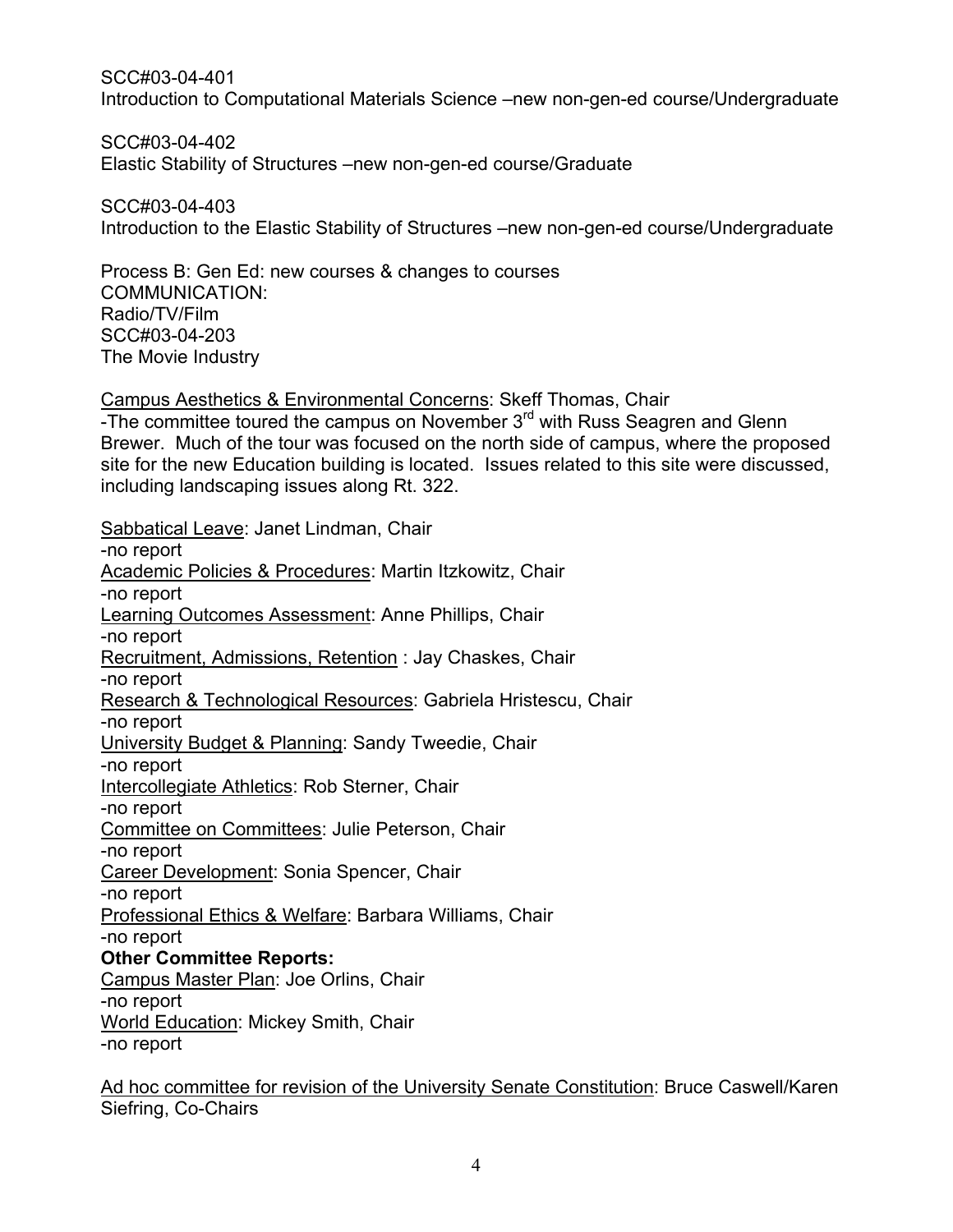- Bruce and Karen have contacted three groups: those who indicated an interest in serving on this committee; those nominated by others to serve on this committee; those who volunteered to serve on a Senate committee, but were not assigned to a committee. When assembled, the committee will include representation from all areas of the University.

-When the committee concludes its work, proposed revisions will be brought to the Senate floor for approval.

-Revisions approved by the majority vote of the Senate will be voted upon by all eligible faculty and professional staff.

-Revisions become effective when approved by both a majority of the eligible faculty/professional staff and the Board of Trustees.

## **Open Period - President Farish:**

-The proposed state bond issue, which is the Governor's initiative, is still on the table. Since specifics are not yet clear, the President is waiting to see the developments from the lame duck session of the legislature, and how the recent election affects the ultimate scope of the bond. There will likely be more information within the next few weeks. -The President addressed a question regarding the proposed new housing for students in the Rowan Woods, particularly the concern that the back of these structures will be facing Rt. 322, since it appears that this area will be a new gateway to the campus. The President stated that the intent is to create a village-like atmosphere and that the design of the townhouses will be attractive.

-The President again expressed his concern about the problem of student housing. The University cannot continue to ask students to remain in their current tripled situation.

-The President reported that he and the Provost have been discussing the probable need to expand the size and scope of the Diversity Task Force.

-The President responded to a question as to the status of the property located in Harrison Twp for future development. Negotiations are still ongoing for this parcel of land. Plans are being drawn for the property located on the north side of Rt. 322.

-Plans for the new Technology Center have been forwarded to the Campus Master Plan Committee.

-Addressing q question on the prospect of an early retirement incentive, the President reported that there are no plans at this time.

-Asked about the issue of the faculty teaching load, the President indicated that discussions are ongoing about adjustments to the teaching load in order to accommodate expected research and service activities as well. The Five-Year Plan will also address faculty load issues.

# **Senate President's Report:**

-A possible formation of a Chairs Council as an all-University committee of the Senate is being explored. Senators will receive a written proposal before being asked to vote on this at a subsequent meeting. Department chairs are also deliberating on the advisability of a Chairs Council to be constituted as an all-University committee.

-The Senate is planning to distribute a survey to faculty and professional staff addressing experiences with and support for teaching, research and creative activity, and service at Rowan; consistency of messages regarding the comparative importance of teaching, research and creative activity, and service; familiarity and agreement with University goals and the five-year action plan; and the perceived success of shared governance on campus.